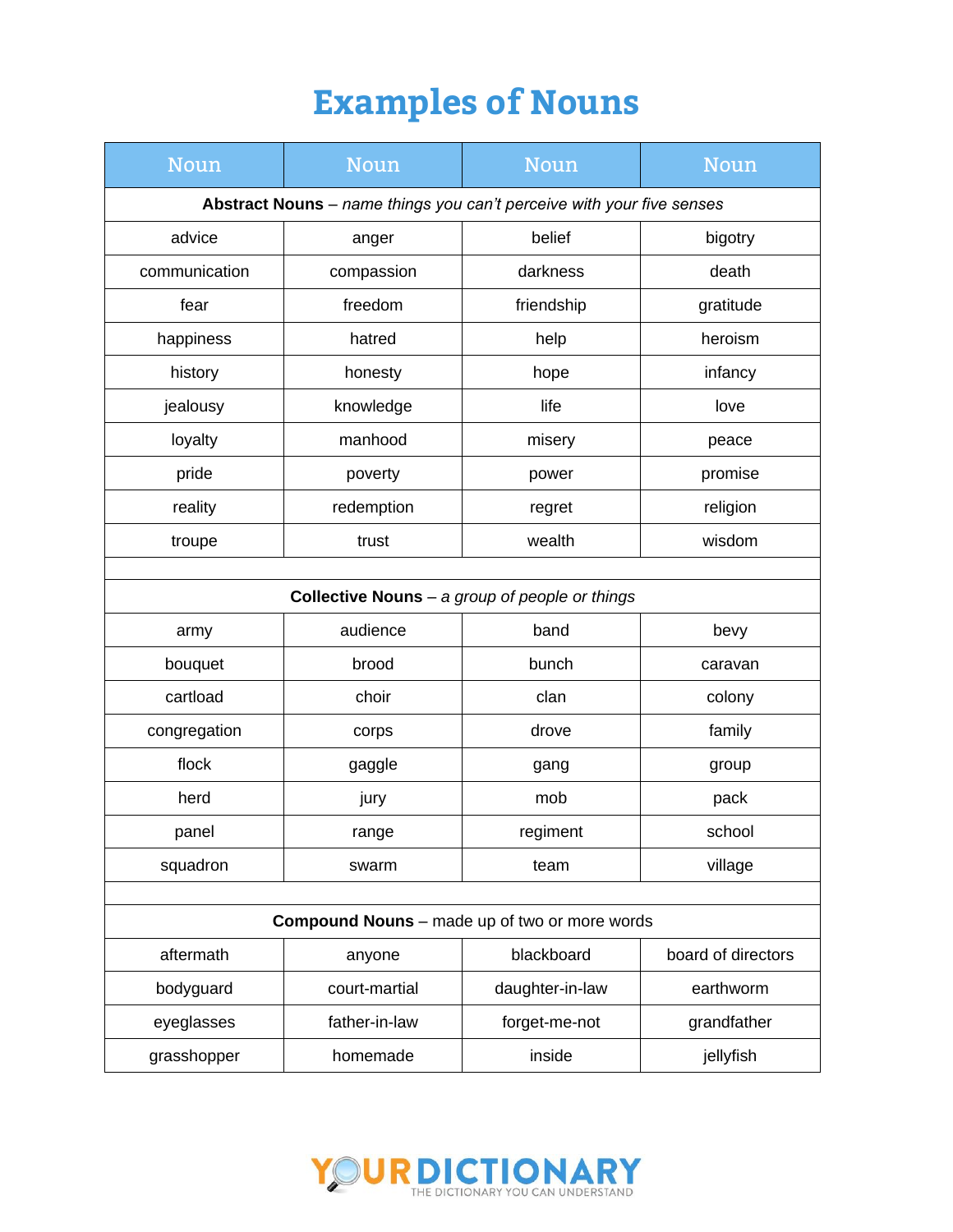## **Examples of Nouns**

| <b>Noun</b>                                                                          | <b>Noun</b>   | Noun       | Noun        |  |  |
|--------------------------------------------------------------------------------------|---------------|------------|-------------|--|--|
| <b>Compound Nouns (continued)</b> - made up of two or more words                     |               |            |             |  |  |
| jigsaw                                                                               | keyboard      | kneecap    | lifetime    |  |  |
| moonlight                                                                            | mother-in-law | New York   | overthrow   |  |  |
| paperclip                                                                            | photograph    | pickpocket | pigtails    |  |  |
| plaything                                                                            | quicksand     | railroad   | rattlesnake |  |  |
| somewhere                                                                            | snowflake     | sunlight   | tablecloth  |  |  |
| upstream                                                                             | uplift        | wheelchair | windpipe    |  |  |
|                                                                                      |               |            |             |  |  |
| Countable Concrete Nouns - can be perceived with your five senses and can be counted |               |            |             |  |  |
| aardvark                                                                             | banana        | bed        | bird        |  |  |
| book                                                                                 | cat           | clock      | cookie      |  |  |
| country                                                                              | dog           | eyes       | flowers     |  |  |
| house                                                                                | light         | match      | movie       |  |  |
| ocean                                                                                | panther       | pen        | phone       |  |  |
| photograph                                                                           | planet        | rain       | speaker     |  |  |
| sun                                                                                  | suitcase      | sunset     | train       |  |  |
| ukulele                                                                              | violin        | walnuts    | xylophone   |  |  |
|                                                                                      |               |            |             |  |  |
| Uncountable Concrete Nouns - cannot be counted                                       |               |            |             |  |  |
| air                                                                                  | beer          | blood      | butter      |  |  |
| cheese                                                                               | clutter       | currency   | economics   |  |  |
| electricity                                                                          | flour         | food       | garbage     |  |  |
| gas                                                                                  | ground        | homework   | honey       |  |  |
| information                                                                          | insurance     | juice      | lightning   |  |  |
| milk                                                                                 | mud           | music      | news        |  |  |
| rain                                                                                 | rice          | sand       | snow        |  |  |
| timber                                                                               | water         | weather    | wood        |  |  |